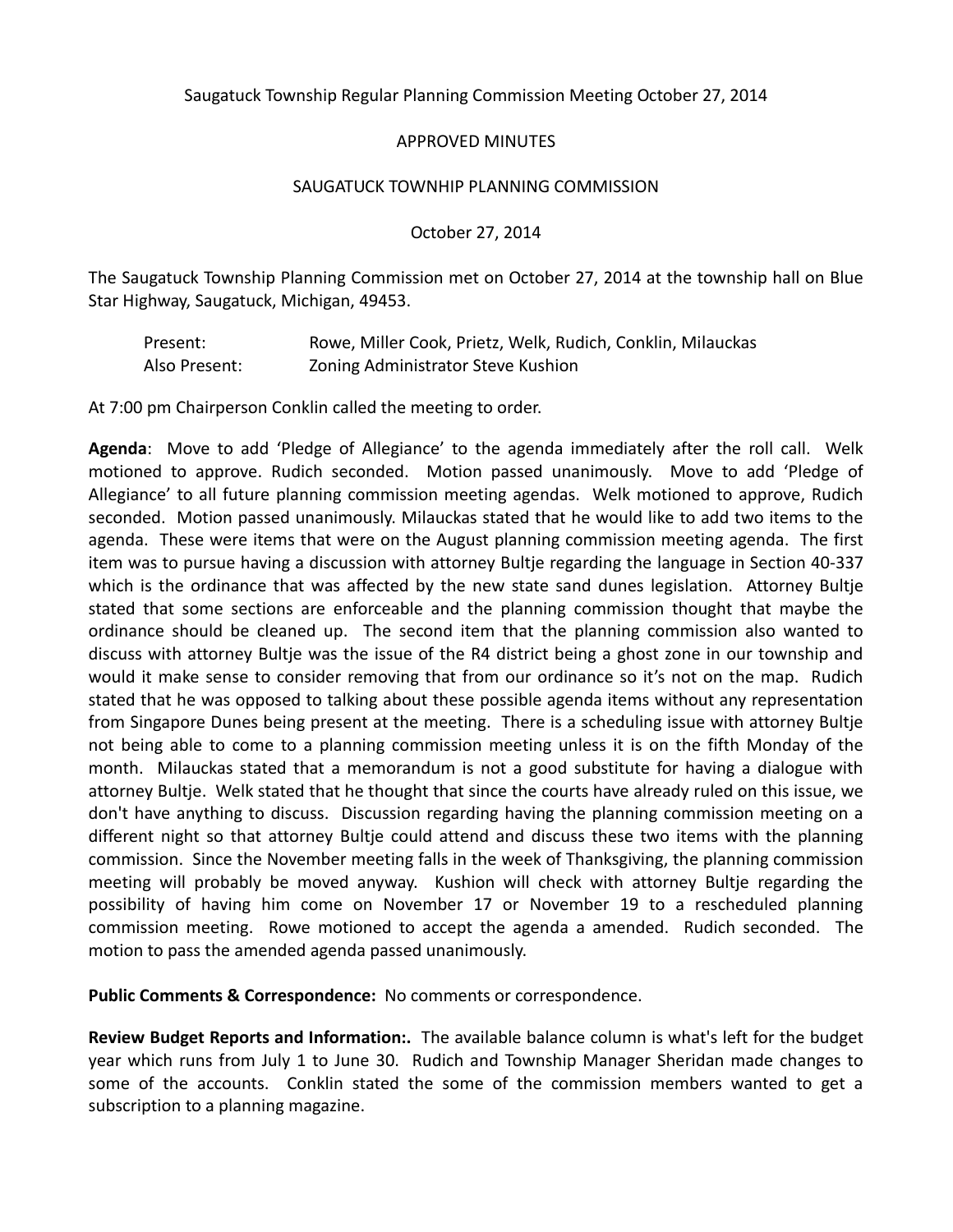Saugatuck Township Regular Planning Commission Meeting October 27, 2014

### APPROVED MINUTES

**Review of September 29, 2014 meeting minutes:** Change of 'Chairperson' to 'Vice-Chairperson'. Rudich motioned to approve the minutes as amended, Rowe seconded. Motion to approve the meeting minutes as amended was approved unanimously.

**Discussion of a possible Temporary sign amendment:** Kushion sent out a notice to everyone in the commercial district on Blue Star. Some businesses have responded favorably, saying that they would take their signs down. Starting next spring when more businesses will want to put up temporary signs, they will want to have some type of temporary sign ordinance in place. The township has technically allowed the temporary signs for some time because the previous zoning administrator did not enforce the ordinance. There are many different options to consider, for example: ban temporary signs completely, some type of permit allowing the signs for a certain time period per year or allow them by right with a certain number allotted to each business, etc. There could also be a temporary sign ordinance where governmental or special event signs are exempt. Kushion stated the he would like to see temporary signs be allowed but regulated, possibly by the size and/or number. Conklin stated that she thought there was an ordinance saying that a business could have an Open sign that was not attached to the building during hour of operation. Now, however, there are oversized flags which might be allowed while the business is open but not be allowed to be out all day. Milaukas asked Kushion what the definition of a temporary sign was in Ada. Kushion stated that is was up to the zoning administrator as to if the temporary sign was permitted. Milaukas asked about the time frame for a temporary sign to be up. Kushion stated that the temporary sign rules in Ada said that the temporary sign is allowed to be up for 28 days of temporary signage a year, specifically display of a temporary sign is allowed for seven consecutive days, four times a year. The township ordinance could incorporate time limits with variations for the summer. Kushion will look into several municipality's sign ordinances and add it to next month's agenda.

**Discussion regarding Landscape Contractors:** The possible landscape contractor business fell through. There are no regulations for landscape contractors but the issue has not been brought up a lot in the past. The previous zoning administrator considered landscape contractors as 'Outdoor Sales' but Kushion thinks that is quite a bit different and shouldn't be covered under Outdoor Sales. A possible landscape contractor ordinance is included in the packet, using Ada's ordinance as an example. Changes might possibly be made as to minimum parcel size, possibly limiting it to five acres in the Residential district and SAU in the Commercial and Industrial district or maybe only allowing landscape contractors in the Agricultural districts. Kushion will bring an outline of a possible amendment to the December or January meeting so details can be discussed. Milauckas asked about the status of the parcel on Blue Star and I-196 now being used as a staging area. Should this issue have come before the planning commission so that the use of the property could be monitored? Can a private property owner agree to let his property be used as a storage area without any oversight? Kushion will find out the status of the property.

**Township Board Updates:** Rudich stated that the Township board has canceled the All Board meeting that had been scheduled because of the fact that the R4 issue is still before the planning commission. Rudich stated the he got in touch with Sherry Batzer from Cooley Law and she is still interested in helping with finishing up of the fracking ordinances.